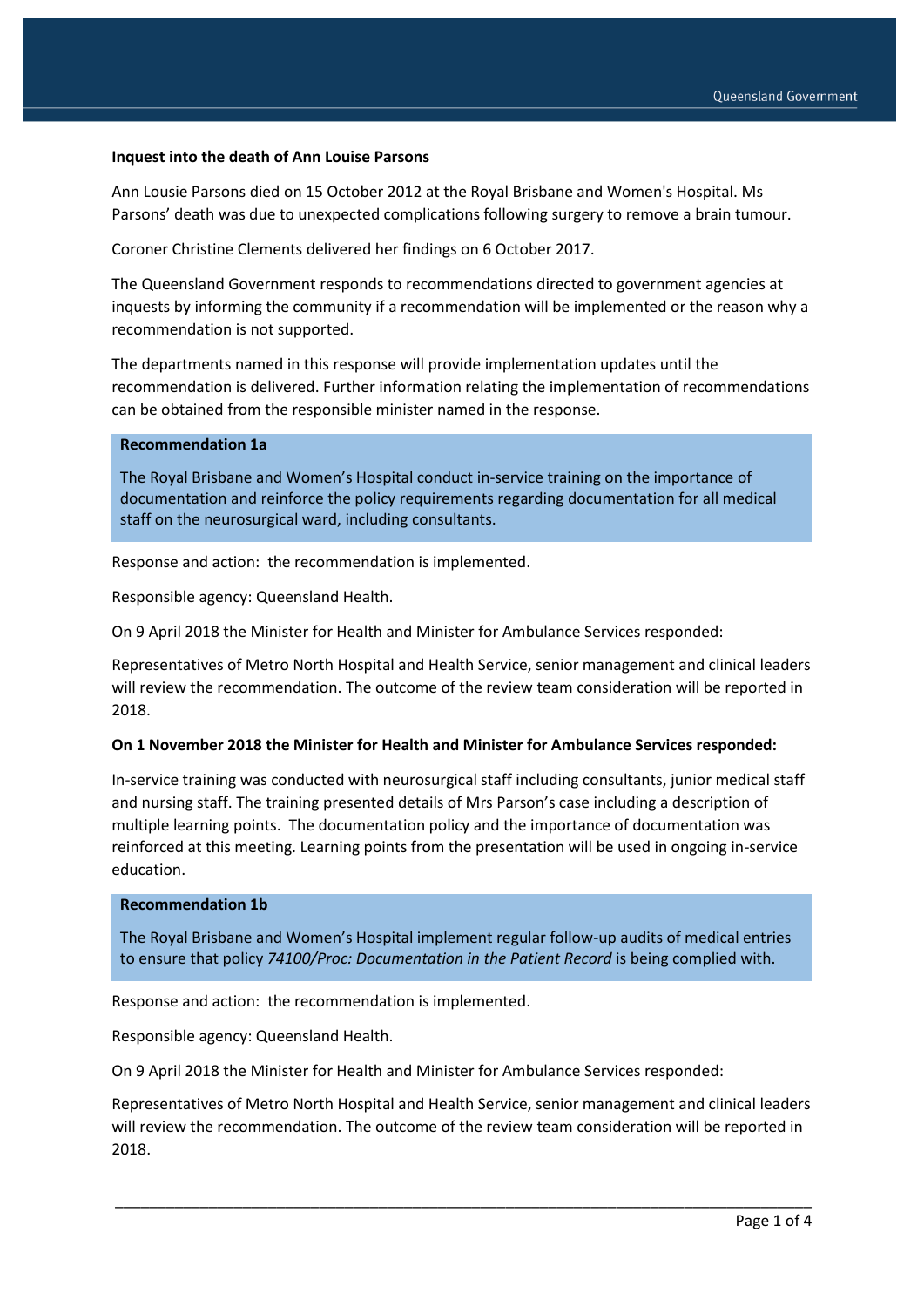## **On 1 November 2018 the Minister for Health and Minister for Ambulance Services responded:**

An audit against *Procedure 74100 Documentation the Patient Record* of 20 neurosurgical patient charts was undertaken in September 2017, prior to the in-service training described in recommendation 1a (above). Documentation has also been discussed at a further two neurosurgical consultant meetings. A new multidisciplinary audit tool for documentation has been developed and will be used in routine six-monthly audits as part of normal business operations.

### **Recommendation 1c**

The Royal Brisbane and Women's Hospital amend the clinical/case pathway for a craniotomy patient with a brain tumour. When a neurosurgical patient presents with preoperative communication deficits, a comprehensive review by either a speech pathologist or member of the neurology team is undertaken to ensure there is a timely baseline assessment undertaken.

Response and action: the recommendation is implemented.

Responsible agency: Queensland Health.

On 9 April 2018 the Minister for Health and Minister for Ambulance Services responded:

Representatives of Metro North Hospital and Health Service, senior management and clinical leaders will review the recommendation. The outcome of the review team consideration will be reported in 2018.

# **On 1 November 2018 the Minister for Health and Minister for Ambulance Services responded:**

Queensland Health agrees a timely baseline assessment of relevant neurological functions needs to be undertaken for craniotomy patients with brain tumours. The importance of preoperative assessment by a senior member of the neurosurgical team with referral to other health professionals (e.g. speech therapist, psychologist) as necessary has been reinforced with the unit and is included in an updated clinical pathway.

#### **Recommendation 1d**

The Royal Brisbane and Women's Hospital amend the clinical/case pathway for a craniotomy patient with a brain tumour to require the operating surgeon(s) complete a preoperative comprehensive detailed high cognitive function neurological assessment. The assessment must be clearly documented on the record.

Response and action: the recommendation is implemented.

Responsible agency: Queensland Health.

On 9 April 2018 the Minister for Health and Minister for Ambulance Services responded:

Representatives of Metro North Hospital and Health Service, senior management and clinical leaders will review the recommendation. The outcome of the review team consideration will be reported in 2018.

## **On 1 November 2018 the Minister for Health and Minister for Ambulance Services responded:**

Queensland Health agrees a timely baseline assessment of relevant neurological functions needs to be undertaken for craniotomy patients with brain tumours. The importance of preoperative comprehensive assessment (including cognitive function) by a senior member of the neurosurgical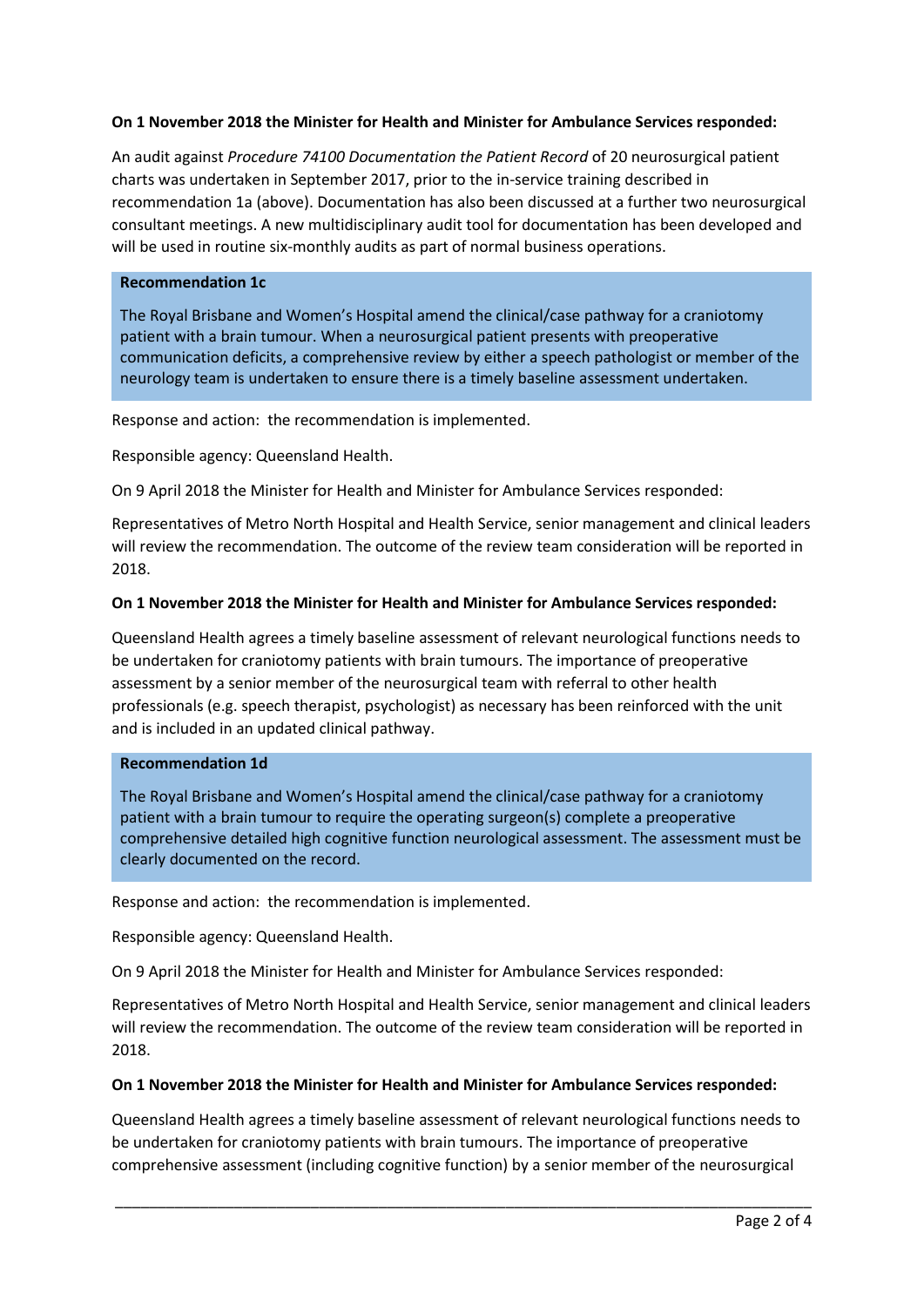team with referral to other health professionals (e.g. speech therapist, psychologist) as necessary has been reinforced with the unit and is included in an updated clinical pathway.

## **Recommendation 1e**

The Royal Brisbane and Women's Hospital amend the clinical/case pathway for a craniotomy patient with a brain tumour to consider a preoperative CT/MRI scan within 3-5 days prior to surgery. The surgeon be required to document the reason if a decision is made not to arrange such preoperative imaging.

Response and action: the recommendation was not implemented.

Responsible agency: Queensland Health.

On 9 April 2018 the Minister for Health and Minister for Ambulance Services responded:

Representatives of Metro North Hospital and Health Service, senior management and clinical leaders will review the recommendation. The outcome of the review team consideration will be reported in 2018.

#### **On 1 November 2018 the Minister for Health and Minister for Ambulance Services responded:**

The decision not to accept this recommendation was based on clinical feedback that indicated that decisions regarding radiological imaging need to be undertaken in the clinical context of each case by the responsible medical practitioner.

Unnecessary imaging should not be undertaken in patients. This was discussed and agreed at the consultant meeting held on 29 November 2017. Factors which need to be considered in deciding on the need for re-imaging include the type of tumour; size and location of the tumour; the clinical condition of the patient; the duration of the clinical history; and the time since last imaging.

Additionally, as it is now usual practice for brain tumour surgery to be undertaken using image guidance equipment (x-ray machines) further pre-operative imaging is not needed.

## **Recommendation 1f**

The Royal Brisbane and Women's Hospital present Mrs Parsons' case in junior medical and nursing neurological training to highlight the importance of identifying changes in speech, restlessness and a change in the patient's ability to follow commands.

Response and action: the recommendation is implemented.

Responsible agency: Queensland Health.

On 9 April 2018 the Minister for Health and Minister for Ambulance Services responded:

Representatives of Metro North Hospital and Health Service, senior management and clinical leaders will review the recommendation. The outcome of the review team consideration will be reported in 2018.

## **On 1 November 2018 the Minister for Health and Minister for Ambulance Services responded:**

The in-service training undertaken in December 2017 (see response to recommendation 1a) also addressed this recommendation in that the issues were highlighted in the presentation to neurosurgical medical and nursing staff. Further education will be undertaken with the neurosurgery nurse educator working with nursing staff within the ward.